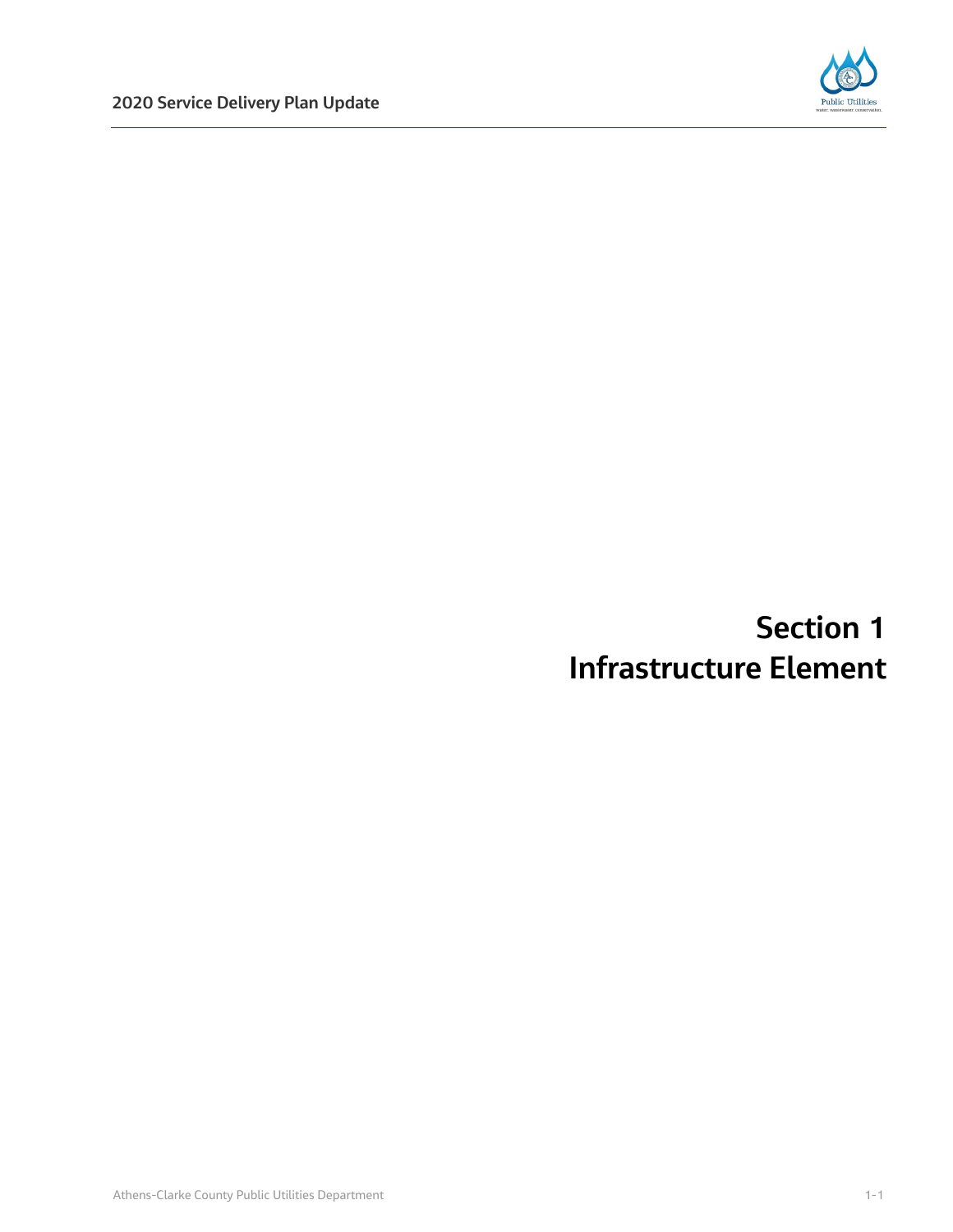

# **1. Introduction**

The Unification Charter of the Unified Government of Athens-Clarke County (ACCGov) required a plan for providing water and wastewater services to all residents be developed and adopted by January 1995. In accordance with this requirement, the Athens-Clarke County (ACC) Public Utilities Department (PUD) developed a Service Delivery Plan (SDP) that consisted of three major elements:

- Infrastructure Element, which evaluates the water and wastewater system needs over a 20-year planning period and identifies improvements to address these needs,
- Capital Improvements Element, which prioritizes the recommended improvements, and
- Financial Element, which outlines a schedule and financial plan for implementing the identified improvements.

PUD's goal is to update the SDP on a 5-year cycle, or in response to regulatory drivers or the adoption of updated Future Development Maps by ACC Mayor and Commission (M&C). The 2020 SDP Infrastructure Element was developed using the following phased approach:

- 1) Review ACC PUD goals and objectives for water and wastewater service, as well as strategies to accomplish these goals (described in Section 1).
- 2) Assess existing water and wastewater system (described in Section 2).
- 3) Identify future water and wastewater system needs (described in Section 3) based on:
	- Official Future Development Map of ACC (latest adopted by M&C in July 2018) and associated population projections developed by the ACC Planning Department
	- 2018 Comprehensive Plan (ACCGov, 2018), Envision Athens Action Agenda (ACCGov, 2017), and associated population projections as developed by ACCGov Planning Department
	- Evaluation of existing infrastructure's capability to meet existing and projected future needs
- 4) Identify system alternatives and improvements to address existing and future needs (described in Section 4).

# **1.1 Service Delivery Plan Goals and Objectives**

The goals of the SDP, as defined by PUD, are to:

- Comply with the Unification Charter that requires ACCGov to adopt a plan to provide water and wastewater services to all residents as defined herein.
- Develop a plan that supports water and wastewater needs, as determined by the ACC Comprehensive Plan (ACCGov, 2018) adopted by M&C and associated fire protection services.
- Provide water and wastewater services to the ACC population using an infrastructure design that will protect or improve water quality, protect public investments including conservation and recreational green spaces, and avoid impacts to environmentally sensitive areas such as wetlands, buffers, and floodplains.
- Plan expansions and extensions of service according to the ACC's Future Development Map, recognizing that infrastructure influences long-term development patterns.
- Support existing Watershed Protection Programs with the intent to maintain or improve water quality standards.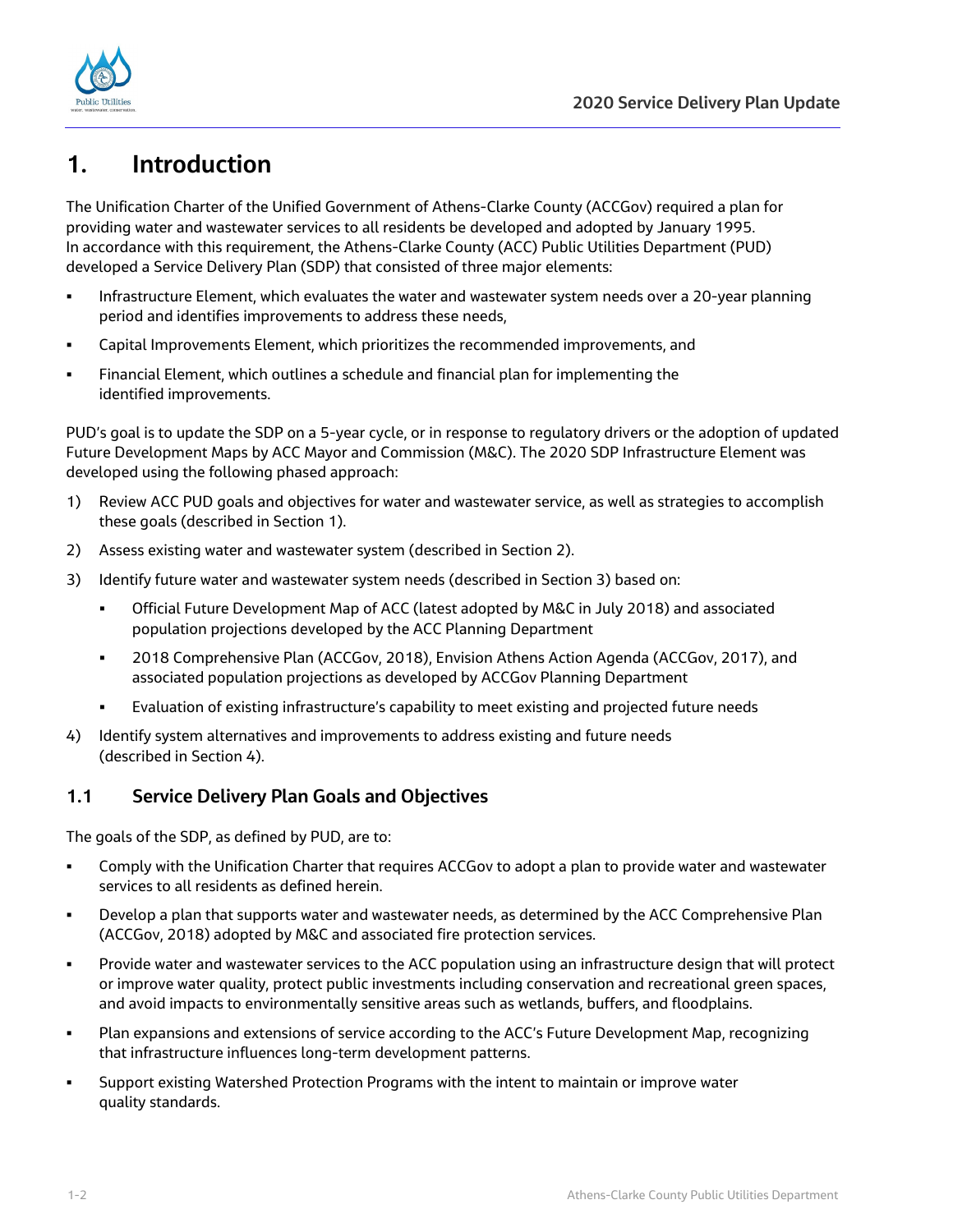

 Align with the Fiscal Year 2021 Mayor and Commission Strategic Commitments and Goals including "improving water supply resiliency and reliability," "aim for 100% clean and renewable energy," and "managing environmentally damaging septic tanks." (ACCGov, 2020)

## **1.2 Water and Wastewater Service – Definition and Goals**

The 1995 Service Delivery Plan included specific definitions of water and wastewater services. These definitions, listed below, have been reviewed and approved by the M&C. This update also defines recycled water service which has not previously been defined.

**Water Service** is defined as the provision of treated (potable) water supply through ACC-owned, operated, and maintained transmission and distribution lines located outside of developments, along identified major roadways. Additional ACC-owned, operated, and maintained smaller pipelines will be required to connect to service lines to establish customer connections. Service lines are typically funded by the property owner/developer and are not included in the SDP.

PUD's goal is to provide water service to all residents by expanding service in existing areas and new growth areas.

**Wastewater Service** is defined as the provision of wastewater collection and treatment through sewage treatment facilities, trunk and interceptor lines, and major pump stations and force mains in identified major drainage basins and specified sub-basins. Additional collector and service lines to establish individual customer connections are not included in the SDP. Privately owned individual treatment systems (septic tanks) that meet the ACC Health Department requirements may satisfy the provision for wastewater service planned for lowdensity development of two units per acre or less.

PUD's initial goal was to provide wastewater service to all residents; however, M&C determined that privately owned individual treatment systems (that is, septic tanks) that meet the ACC Health Department requirements may better serve areas of low-density development. Therefore, PUD's goal for wastewater service is to provide public wastewater collection and treatment to the greatest practicable extent, based on population densities and cost-effectiveness.

**Recycled Water Service** is defined as the provision of recycled water, treated to an extent appropriate for irrigation, industrial cooling, and other non-drinking purposes, through ACC-owned, operated, and maintained transmission and distribution lines located outside of developments. along major roadways to recycled water customers for beneficial use. Recycled water service provides additional drought resiliency and water supply reliability by reducing potable water demand.

# **1.3 Strategies to Accomplish Service Goals**

To accomplish its **water service goals**, PUD will use the SDP to outline its approach to:

- Install Transmission and Distribution Lines along major roadways, especially in areas not currently served by the distribution system but are planned for growth in the Future Development Map.
- Evaluate the water system based on PUD minimum pressure and velocity operating criteria.
- Evaluate elevated water storage to support future needs, enhance water system operations, and sustain fire protection.
- Provide water service through smaller pipe lines connected to the transmission and distribution lines and eliminate dead-end pipe lines.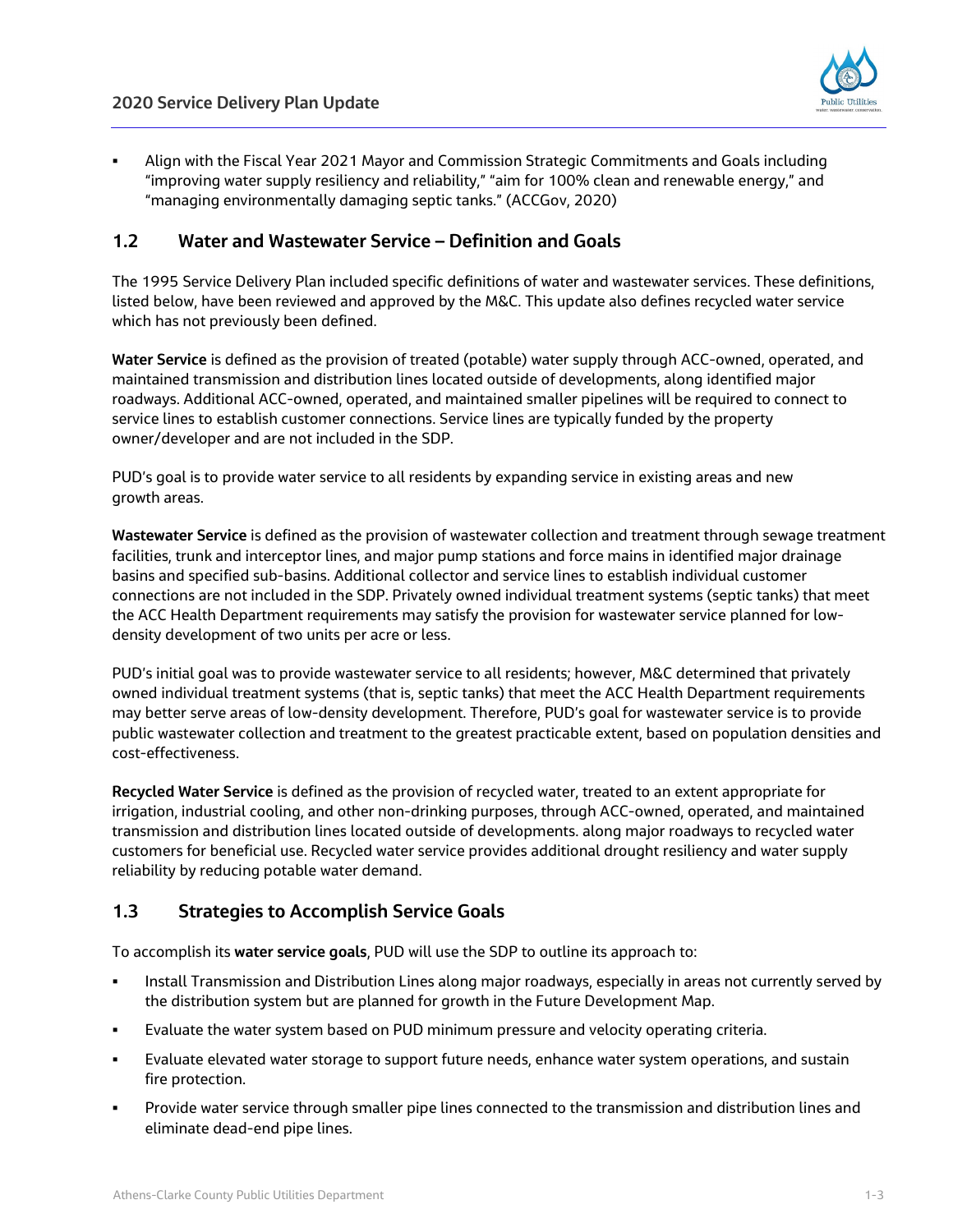

- Ensure long-term water quality by meeting future regulatory requirements.
- **IMPROVE WATER SUPPLY RESILIENCY AND RELIABILITY.**

To accomplish its **wastewater service goals**, PUD will use the SDP to define a plan to:

- **Install trunks, interceptors, and major pump stations/force mains within the M&C approved public service** area.
- Provide wastewater service through Collector Lines to approximately 90 percent of ACC residents (approximately 10 percent of residents, located in rural land use areas, may be better served by onsite systems based on population density and cost effectiveness).
- Improve the existing system by expanding pipes, if predicted flows are greater than 75 percent of the pipe's capacity.
- **Provide service to the upper 200 acres of each sub-basin.**
- Identify and correct areas of high infiltration and inflow (groundwater and stormwater into the system).
- Maintain the integrity of water reclamation facility (WRF) equipment reliability and redundancy.
- Ensure WRF treatment technology produces effluent meeting or exceeding regulatory requirements.

To accomplish its **recycled water service goals**, PUD will use the SDP to define a plan to:

- **Install recycled water Transmission and Distribution Lines along major roadways, especially in areas by the Unit** identified as potential future recycled water customers in the *Reuse System Master Plan*. (CH2M, 2018b)
- Evaluate recycled water system based on PUD minimum pressure and velocity operating criteria.
- Evaluate elevated recycled water storage to support future needs and enhance recycled water system operations.
- Ensure long-term recycled water quality by meeting future regulatory requirements.
- Improve water supply resiliency and reliability by reducing potable water demand.

### **1.4 Implementation Guidelines**

ACC PUD plans, designs, and constructs water and wastewater infrastructure with the goal of being dependable, safe, operationally efficient, and easily maintained. Throughout this process, multiple approvals are required by M&C, including project concept and design development, engineering consultant selection, preliminary construction plans, easement acquisitions, and construction bid award. As such, PUD has developed engineering guidelines/recommended practices for various phases of project implementation. These guidelines, summarized below, build upon experience from past projects and from PUD's commitment to avoiding, minimizing, and mitigating environmental impacts.

#### **1.4.1 Conceptual Planning**

PUD utilizes the following guidelines during conceptual planning for water and wastewater improvements:

- The SDP provides for flexibility to deliver wastewater service. Gravity sewers are preferred as the long-term, most cost-effective design option for wastewater systems. Alternative designs (including pump stations and force mains) may be considered to avoid environmentally sensitive areas or other constraints on a projectby-project basis.
- Design options for water and wastewater service will be evaluated during the preliminary engineering design phase. The results of this evaluation will be subsequently presented to M&C for approval.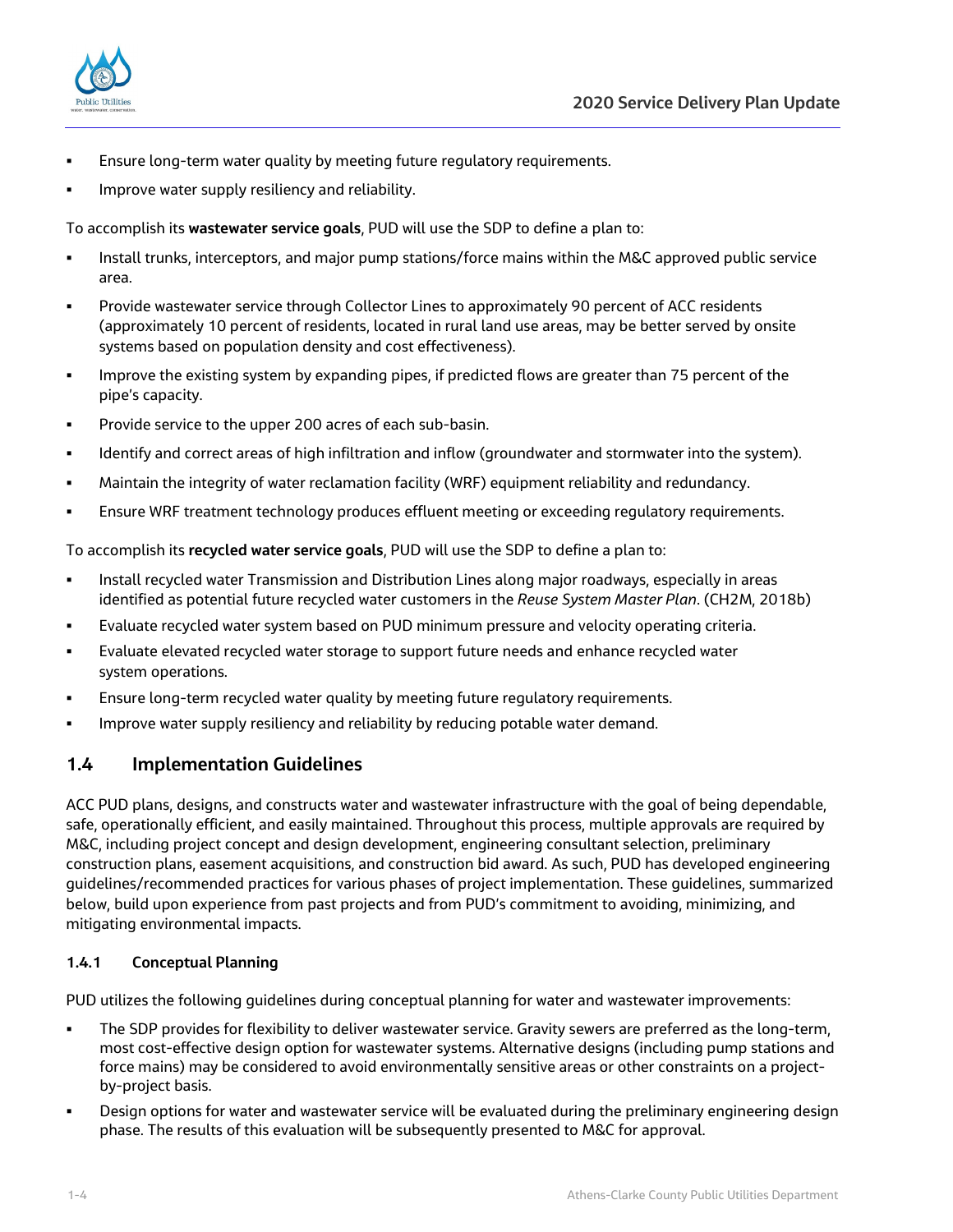

 Pump stations, cluster septic systems, or other decentralized wastewater treatment systems may be considered as a service solution in areas where public wastewater is not available and existing developments are currently experiencing or are expected to experience septic system failures. For communities with failing septic systems, ACC PUD will develop a specific method of providing wastewater service to the subject area, though property owners are responsible for funding their connection to the wastewater system, through collector or service lines.

#### **1.4.2 Preliminary Engineering Design**

PUD utilizes the following guidelines during the preliminary engineering design phase for water, wastewater, and recycled water improvements:

- Design infrastructure improvements in such a way as to avoid or minimize impacts to environmentally sensitive areas, public investments such as land conservation or recreational green spaces, and to protect the overall water quality. Proposed routes will be surveyed under the guidance of an ecologist or other environmental professional to identify these sensitive areas.
- Review pump station and force main design options that may apply to the project.
- Review alternative construction strategies and technologies to minimize areas of impact.
- Obtain necessary temporary construction and permanent easements for the project.
- Conduct a Public Outreach Program to solicit input from impacted property owners and the community.
- Conduct coordination meetings with ACCGov departments, the University of Georgia (UGA), and other appropriate agencies.
- Develop an estimated project cost for the project.

#### **1.4.3 Final Engineering Design**

PUD utilizes the following guidelines during the final engineering design phase for water, wastewater, and recycled water improvements:

- Continue the coordination of design activities with ACCGov departments, UGA, and other appropriate agencies.
- Stream crossing design goals are to:
	- Evaluate the potential to relocate aerial crossing to below the streambed.
	- Minimize impact area by using appropriate construction strategies and technologies.
	- Restore streambanks to a condition that is equal or superior to the previous conditions prior to construction.
	- Purchase any required mitigation credits.
- Wetland encroachment goals are to:
	- Minimize the impact area through the evaluation and implementation of appropriate construction strategies and technologies.
	- Purchase any required mitigation credits.
- Land disturbance goals are to:
	- Minimize impact area by limiting the constructed width and length of open trenches and other excavations.